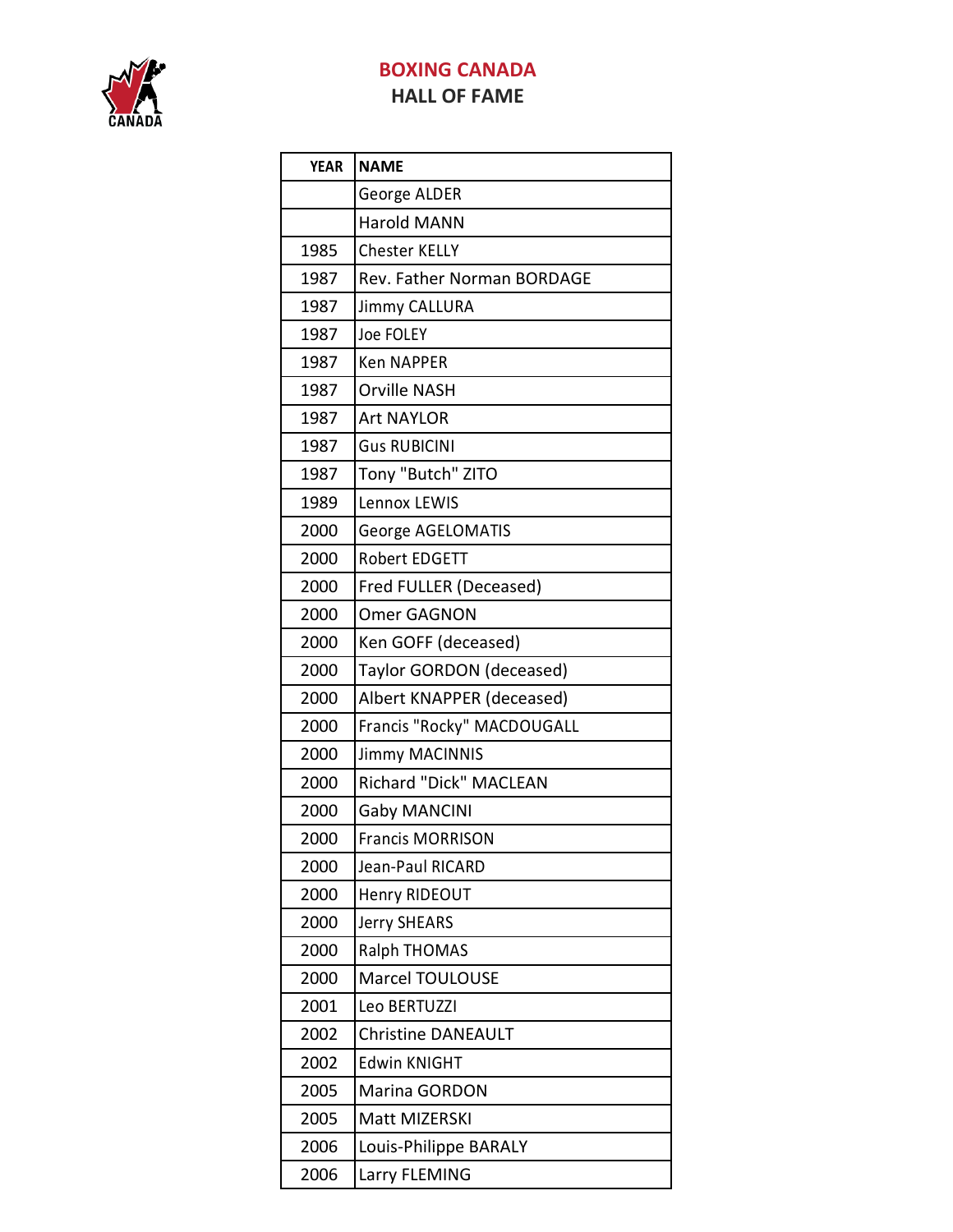

## **BOXING CANADA HALL OF FAME**

| 2006 | <b>Preston ROBERTS</b>           |
|------|----------------------------------|
| 2006 | <b>Hank SUMMERS</b>              |
| 2007 | <b>Len AARONSON</b>              |
| 2007 | Erno KISS                        |
| 2007 | <b>Ron WHALLEY</b>               |
| 2008 | Lawrence DUPERRON                |
| 2010 | Len JOHNSON                      |
| 2010 | Abe PERVIN                       |
| 2011 | John O'SHEA                      |
| 2012 | Raymon DOIRON                    |
| 2014 | <b>Robert CRÊTE</b>              |
| 2015 | <b>Bill ARSENAULT (Deceased)</b> |
| 2015 | <b>Sharon LEGGETT</b>            |
| 2015 | Yvon MICHEL                      |
| 2015 | <b>Bill JOHNSON</b>              |
| 2018 | Willie DE WIT                    |
| 2018 | Dale BROWN                       |
| 2018 | <b>VINNIE RYAN</b>               |
| 2018 | <b>Tom DALY</b>                  |
| 2018 | George GOFF                      |
| 2019 | Dale WALTERS                     |
| 2019 | <b>Chris JOHNSON</b>             |
| 2019 | Shawn O'SULLIVAN                 |
| 2019 | Sonny WONG                       |
| 2020 | <b>Ed BLANCHARD</b>              |
| 2020 | <b>Scotty OLSON</b>              |